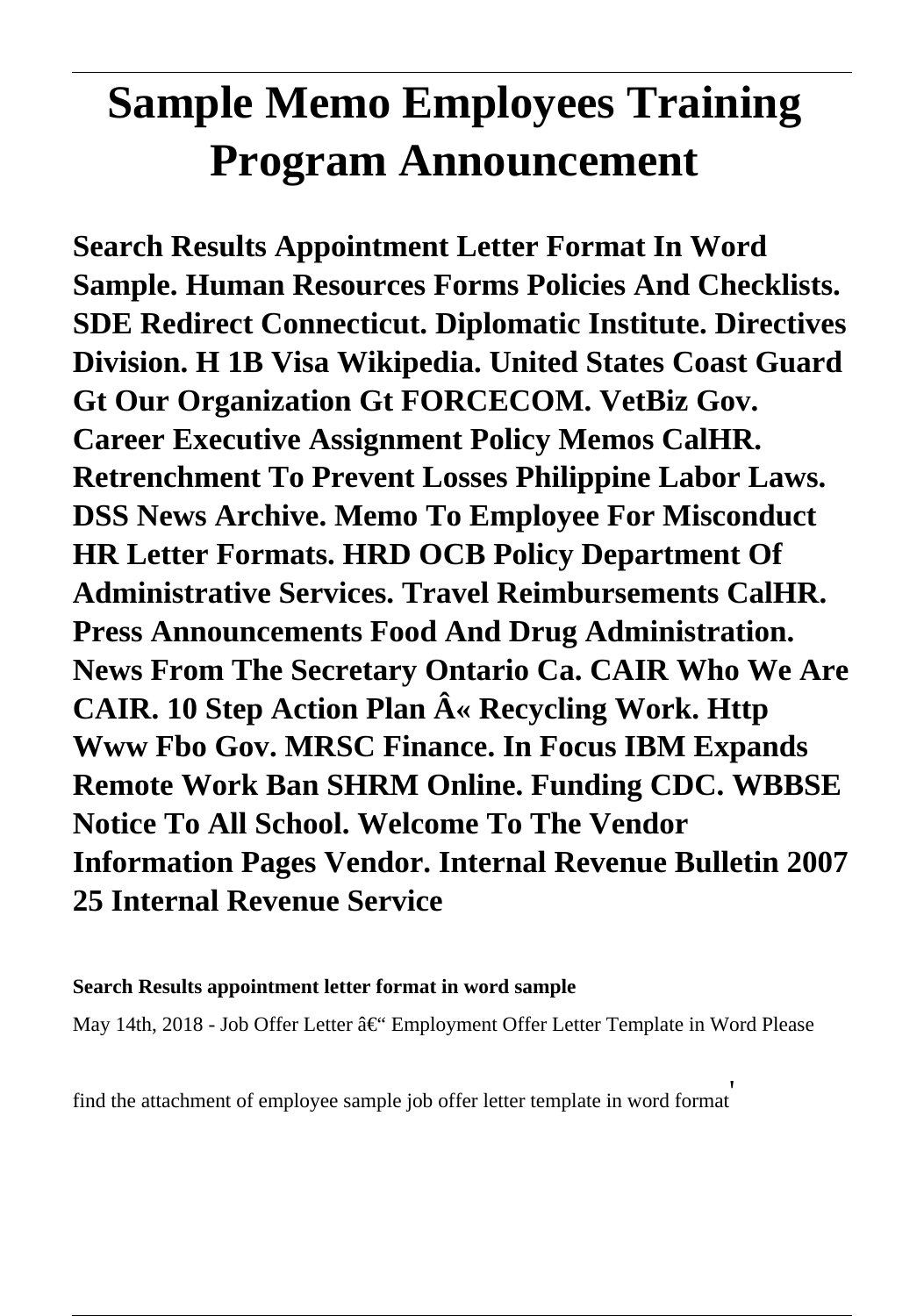## '**HUMAN RESOURCES FORMS POLICIES AND CHECKLISTS**

MAY 13TH, 2018 - THE FORMS AMP POLICIES SECTION FEATURES OVER 500 SAMPLE HR FORMS POLICIES AND CHECKLISTS AVAILABLE FOR DOWNLOADING CUSTOMIZING AND PRINTING THE RANGE OF SAMPLE HR FORMS COVERS THE MOST IMPORTANT AND RELEVANT ASPECTS OF MANAGING HUMAN RESOURCES AND THE EMPLOYER EMPLOYEE RELATIONSHIP INCLUDING'

#### '**SDE Redirect Connecticut**

**May 12th, 2018 - The page you are trying to access has moved The Connecticut State Department of Education has a new website If you have existing bookmarks you will need to navigate to them and re bookmark those pages**'

#### '**Diplomatic Institute**

May 10th, 2018 - Dear friends The year 2013 marks the Tenth Anniversary of the Bulgarian

Diplomatic Institute As its Director I find this a pleasant and exciting occasion to address with

words of gratitude those who have contributed all these years to the successful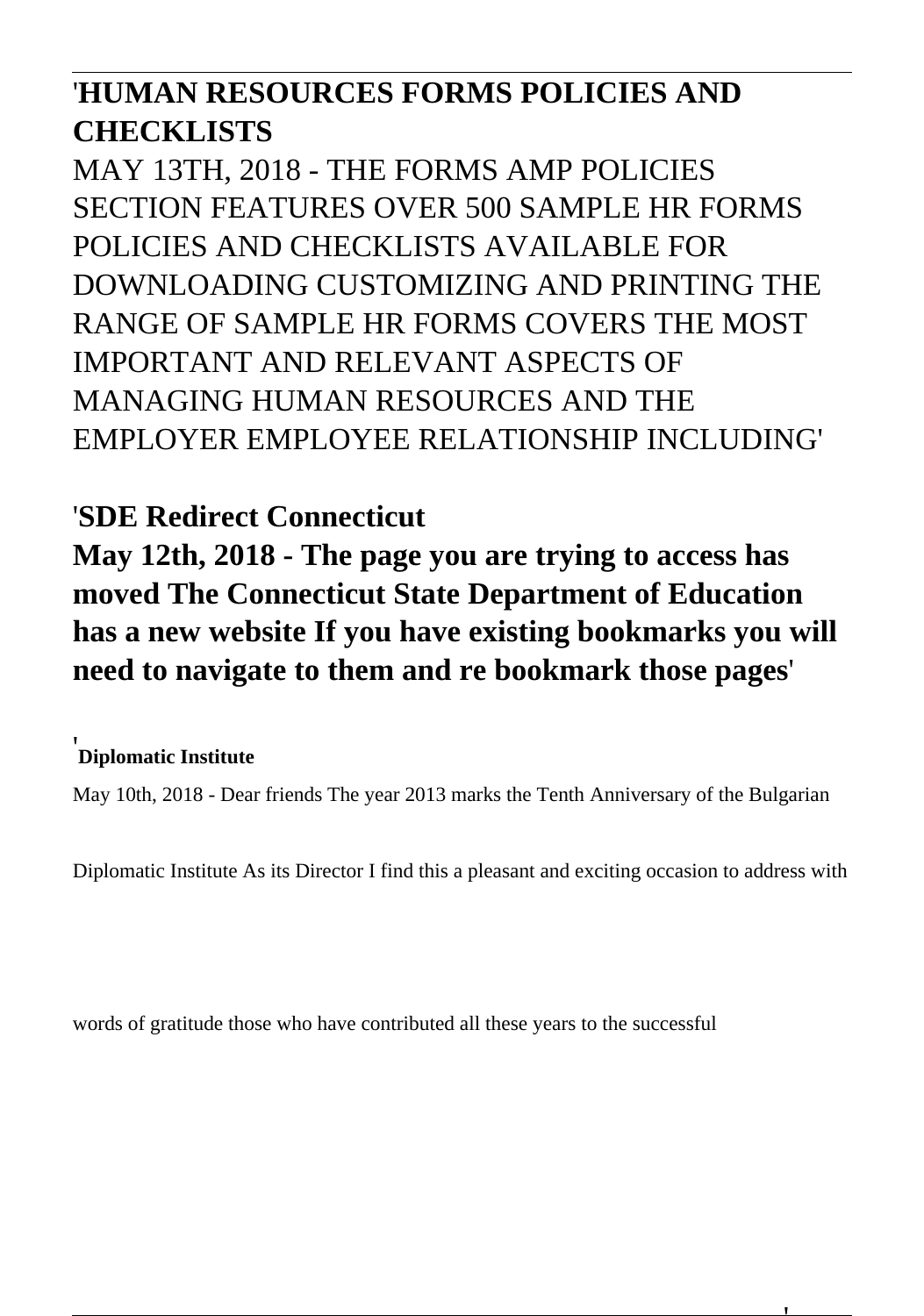#### '**Directives Division**

May 12th, 2018 - Welcome To The Directives Division Homepage The Directives Division Administers And Operates The DoD Issuances Program The DoD Information Collections Program DOD Forms Management Program GAO Affairs And The DoD Plain Language Program For The Office Of The Secretary Of Defense'

'*h 1b visa wikipedia*

*may 13th, 2018 - structure of the program duration of stay the duration of stay is three years extendable to six years an exception to maximum length of stay applies in certain circumstances*'

# '*United States Coast Guard gt Our Organization gt FORCECOM*

*May 13th, 2018 - Why do I need a designation letter*  $\hat{a} \in \mathcal{E}$ *Per Performance Training and Education Manual CIM 1500 10C all units shall designate a collateral duty Education Services Officer ESO if a full time ESO is not assigned to the unit*''*vetbiz gov*

*may 13th, 2018 - attention a t users to access the menus on this page please perform the following steps 1 please switch auto forms mode to off 2*'

'**Career Executive Assignment Policy Memos CalHR May 10th, 2018 - CEA Salary Program Policy Memo Reference 2008 012 Date Issued 3 26 2008 From Department of Personnel Administration Classification and Compensation Division Contact Debbie Baldwin 916 323 8495 fax 916 327 1886 debbie baldwin dpa ca gov**'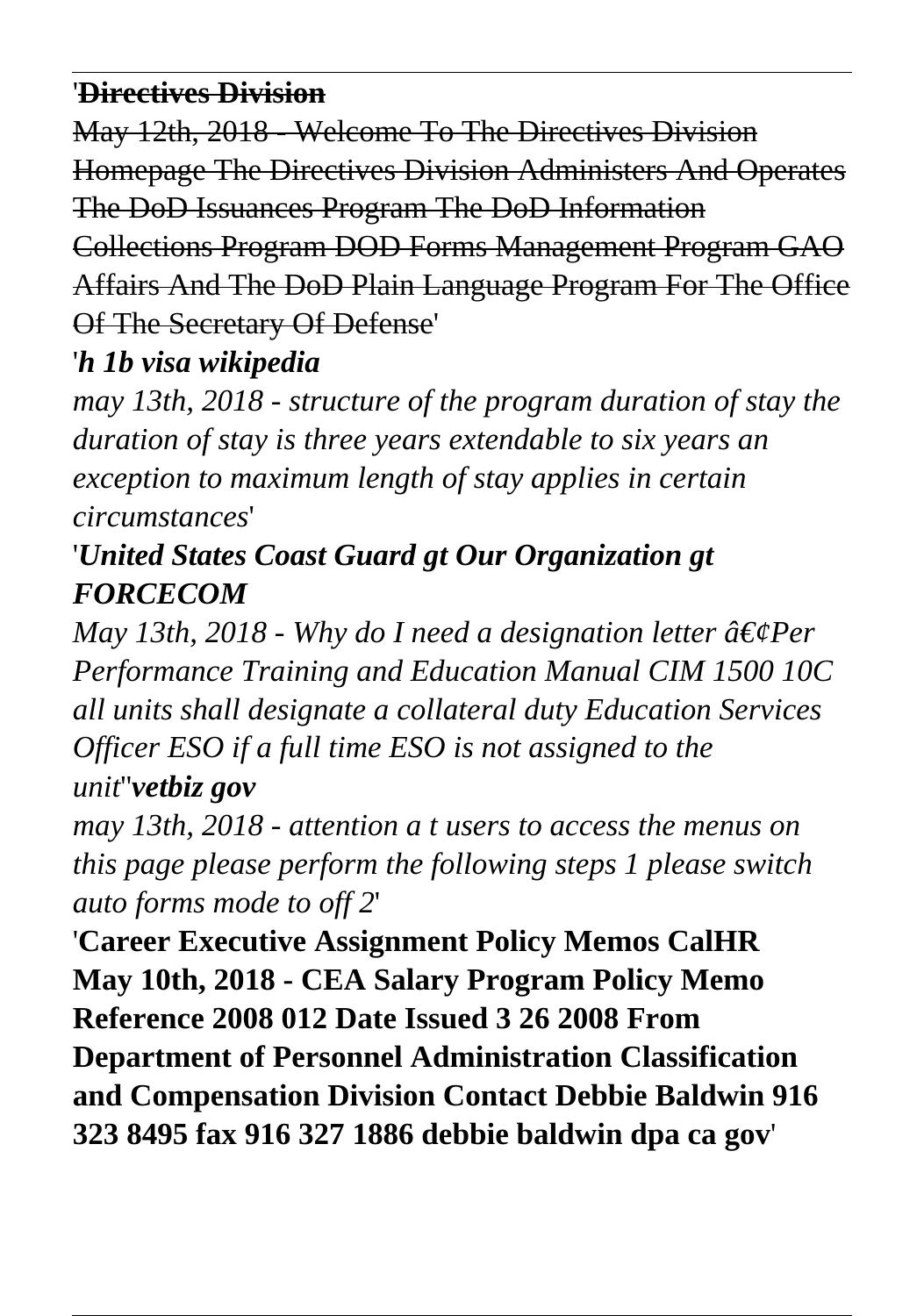## '**RETRENCHMENT TO PREVENT LOSSES PHILIPPINE LABOR LAWS**

MAY 13TH, 2018 - EMPLOYEES WERE TRANSFERRED FROM COMPANY 1 TO COMPANY 2 SISTER COMPANIES NOT GIVEN SEPARATION PAY BUT SENIORITY RETAINED AND WERE MADE TO SIGN QUITCLAIMS'

#### '*DSS News Archive*

*May 15th, 2018 - Home News Archive News Archive 2018 March March 20 2018 For those requesting investigation adjudicative records from DSS Freedom of Information Act Privacy Act FOIA PA requests for investigative or adjudicative records maintained in the Investigative Records Repository IRR Defense Central Index of Investigations DCII Secure Web*''**memo to employee for misconduct HR Letter**

#### **Formats**

May 13th, 2018 - Disciplinary Memo to Employee – Format Here is a sample disciplinary Memo Format used against an employee for misconduct To So amp so Emp no Dept It is reported alleged against you that you''**hrd ocb policy department of administrative services may 12th, 2018 - each of the following policies effects employees and agencies for state agencies boards and commissions administrative leave with pay das directive hr d 10 formerly 08 08**'

'*TRAVEL REIMBURSEMENTS CALHR MAY 15TH, 2018 - EXEMPT EXCLUDED AND*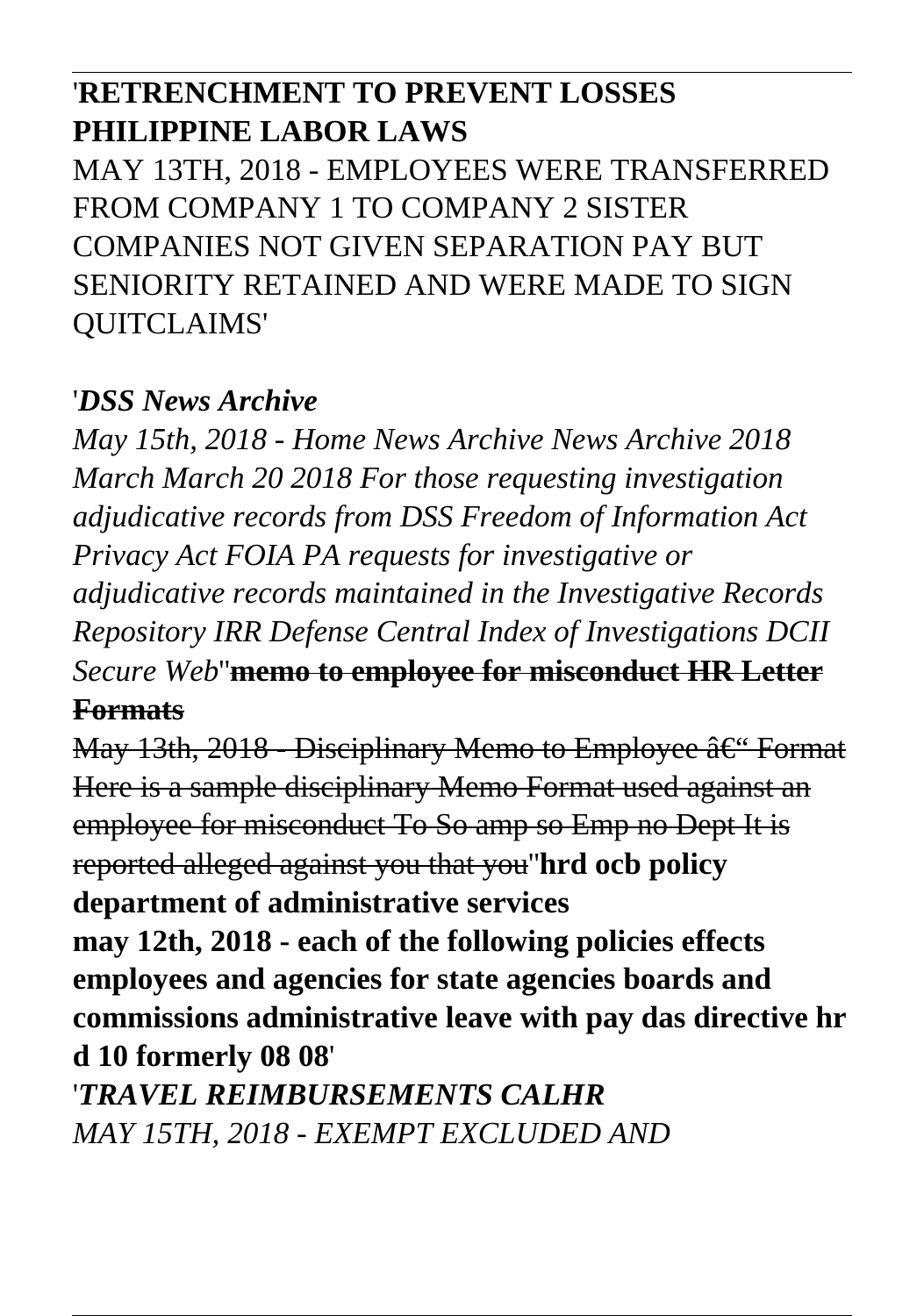#### *REPRESENTED STATE OF CALIFORNIA EMPLOYEES WHO INCUR AUTHORIZED TRAVEL EXPENSES RELATED TO OFFICIAL STATE BUSINESS MAY APPLY FOR REIMBURSEMENT*'

### '**Press Announcements Food and Drug Administration** May 13th, 2018 - Note Press announcements from 2004 to 2015 are available through the FDA gov Archive Some links in press announcements may no longer be active For more information contact FDA $\hat{a} \in T^{M}$ s Office of Media Affairs at 301 796 4540'

#### '**NEWS FROM THE SECRETARY ONTARIO CA**

MAY 9TH, 2018 - A SPECIAL MESSAGE FROM THE SECRETARY OF THE CABINET

FEBRUARY 6 2017 I HAVE HEARD FROM A NUMBER OF EMPLOYEES ABOUT THE

#### TRAGIC MURDERS IN QUEBEC CITY<sub>"</sub>CAIR Who We Are CAIR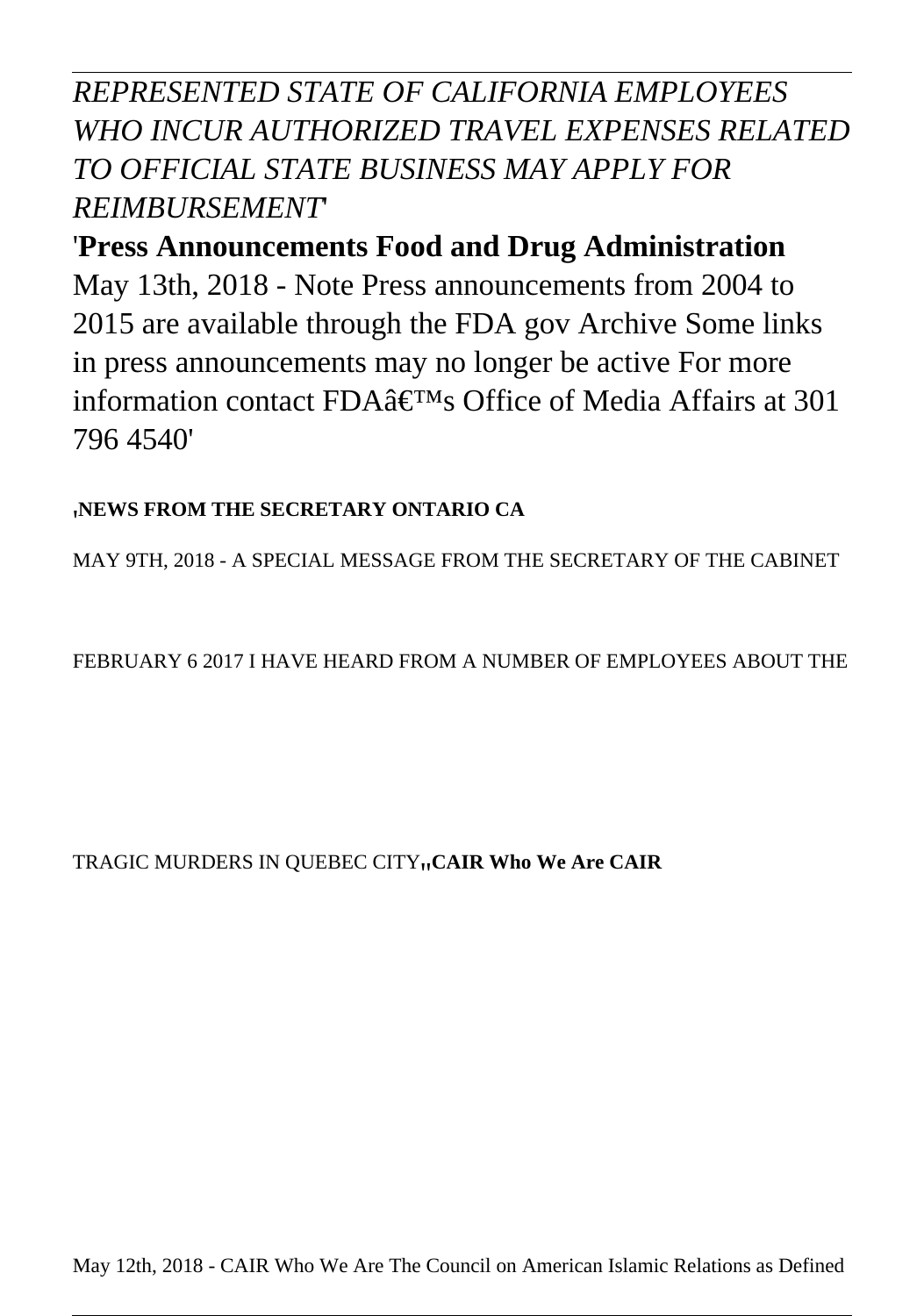by Its Actions and Statements over 15 Years of Community Service June 2010''*10 Step*

# *Action Plan « Recycling Work*

*May 12th, 2018 - Conduct A Waste Audit Do A Baseline Assessment Of What Types Of Recyclables And Waste Your Office Generates How Much Is Recycled And How Much Is Discarded Use That Data To Improve Your Current Recycling Program And Identify Potential Cost Savings And Revenue Opportunities*'

#### '*HTTP WWW FBO GOV*

*MAY 11TH, 2018 - WE WOULD LIKE TO SHOW YOU A DESCRIPTION HERE BUT THE SITE WONGETMT ALLOW US*'

#### '*MRSC FINANCE*

*MAY 12TH, 2018 - ELIGIBLE GOVERNMENT AGENCIES CAN USE OUR FREE ONE ON ONE INQUIRY SERVICE WITH ONE CALL OR CLICK YOU CAN GET A PERSONALIZED ANSWER FROM ONE OF OUR TRUSTED ATTORNEYS POLICY CONSULTANTS OR FINANCE EXPERTS*'

#### '**IN FOCUS IBM EXPANDS REMOTE WORK BAN SHRM ONLINE**

MAY 18TH, 2017 - MEMBERS MAY DOWNLOAD ONE COPY OF OUR SAMPLE FORMS AND TEMPLATES FOR YOUR PERSONAL USE WITHIN YOUR ORGANIZATION PLEASE NOTE THAT ALL SUCH FORMS AND POLICIES SHOULD BE REVIEWED BY YOUR LEGAL COUNSEL FOR COMPLIANCE WITH APPLICABLE LAW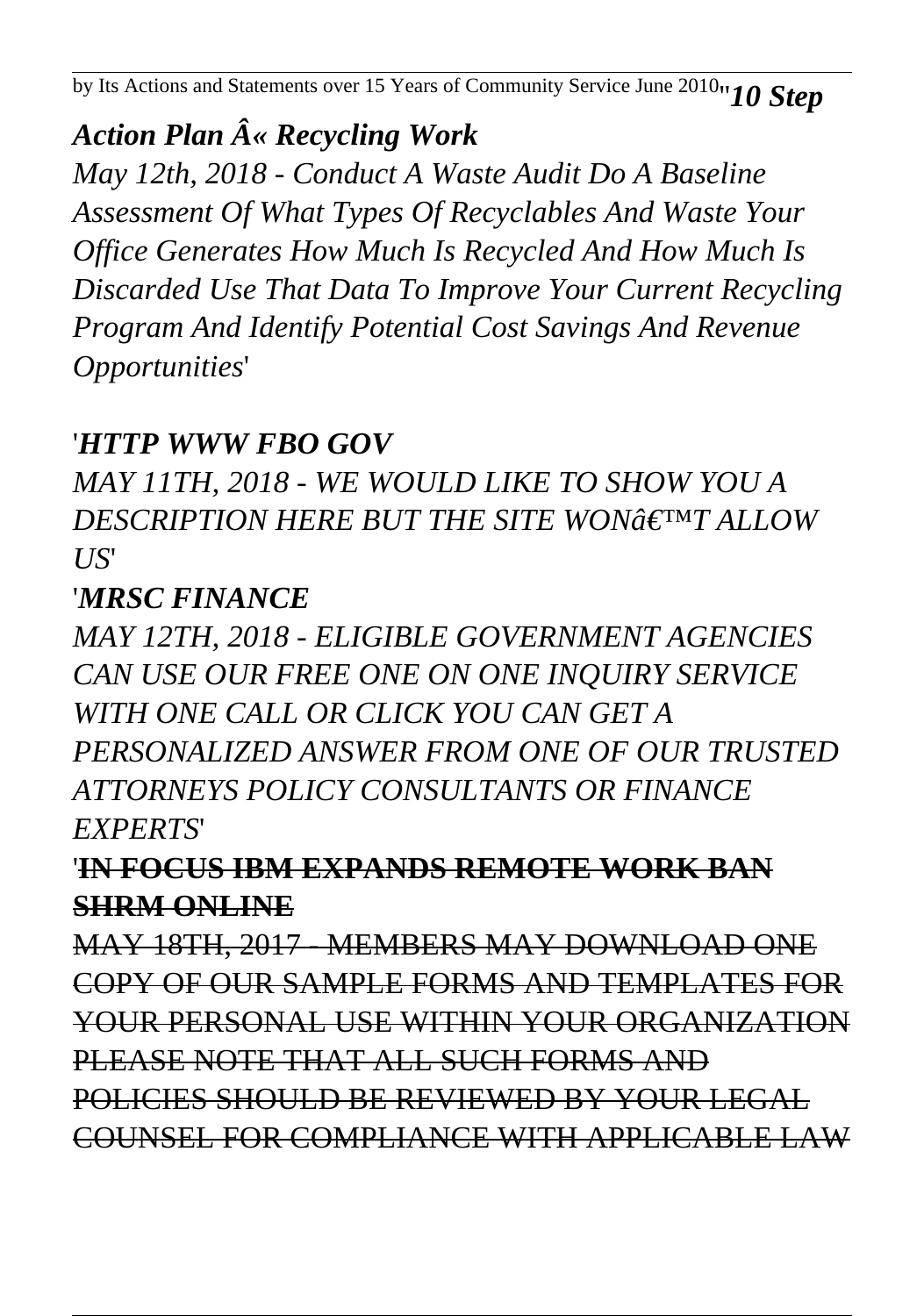#### AND SHOULD BE MODIFIED TO SUIT YOUR ORGANIZATION<sup>§</sup> E<sup>TM</sup>S CULTURE

#### '**funding cdc**

**may 13th, 2018 - the centers for disease control and preventionâ€<sup>™</sup>s cdc office of financial resources ofr aids in** achieving  $cdc\hat{a} \in T^M s$  mission by quickly and effectively **allocating funds to where they are needed**'

#### '*WBBSE Notice to all School*

*May 11th, 2018 - Notification regarding Science Teachers Training Program of Jagadis Bose National Science Talent Search JBNSTS No DS Aca 23 317 Dt 02 02 2018*'

'**Welcome To The Vendor Information Pages Vendor May 13th, 2018 - Vendor Information Pages VIP Maintenance Notice On May 14 2018 The U S Department Of Veterans Affairs VA Office Of Small And Disadvantaged Business Utilization OSDBU Center For Verification And Evaluation CVE Will Begin The Rollout Of The New Vendor Information Pages VIP To Support The Vets First Verification Program**' '**Internal Revenue Bulletin 2007 25 Internal Revenue Service**

**June 17th, 2007 - The Internal Revenue Bulletin is the authoritative instrument of the Commissioner of Internal Revenue for announcing official rulings and procedures of the Internal Revenue Service and for publishing Treasury Decisions Executive Orders Tax Conventions legislation**